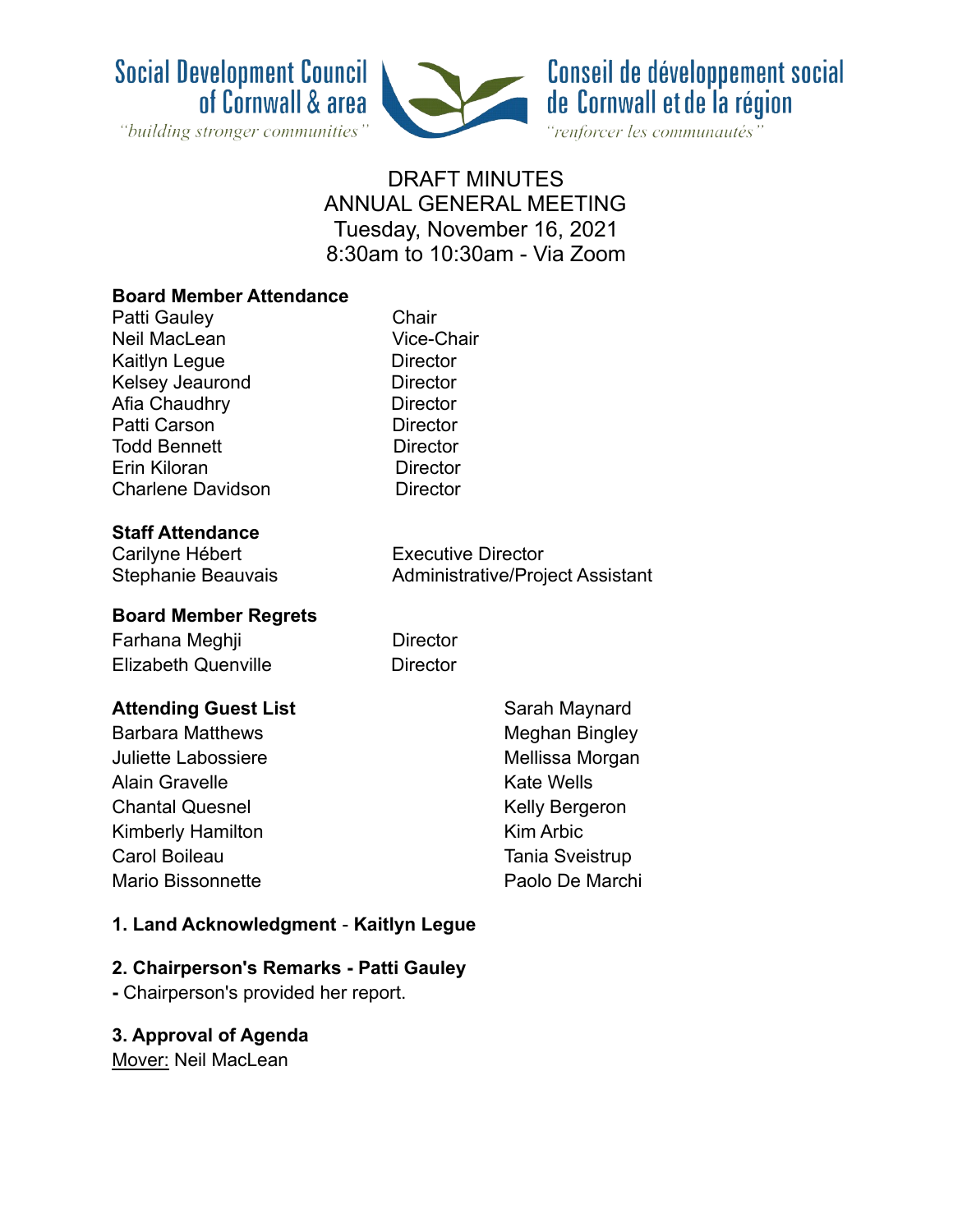



Seconder: Kelsey Jeaurond *Motion Carried*

#### **4. Minutes of previous AGM – September 22, 2020.**

Mover: Kaitlyn Legue Seconder: Todd Bennett *Motion Carried*

## **5. 2020-2021 Fiscal Year Financial Report presented byWelch LLP - Alain Gravelle**

Mover: Neil MacLean Seconder: Todd Bennett *Motion Carried*

#### **6. Updated By-Law - Patti Carson**

**- Motion:** Addition of Health Services Sector board members to the Bylaw. Mover: Kelsey Jeaurond Seconder: Patti Carson *Motion Carried*

#### **7. Board Membership Nomination Report**

- Thank you to Katie Verhoven and Debbie St.John DeWit for their time serving on the board.

#### **Members Serving:**

| Patti Gauley               | Chair           |
|----------------------------|-----------------|
| Patti Carson               | Vice-Chair      |
| Neil MacLean               | Treasurer       |
| <b>Elizabeth Quenville</b> | <b>Director</b> |
| Farhana Meghji             | Director        |
| Kaitlyn Legue              | <b>Director</b> |
| Kelsey Jeaurond            | <b>Director</b> |
| Afia Chaudhry              | Director        |
| <b>Todd Bennett</b>        | <b>Director</b> |
| <b>New Members:</b>        |                 |
| Charlene Davidson          | <b>Director</b> |
| Erin Kiloran               | Director        |

**-Motion** to approve the Board Membership Mover: Kaitlyn Legue